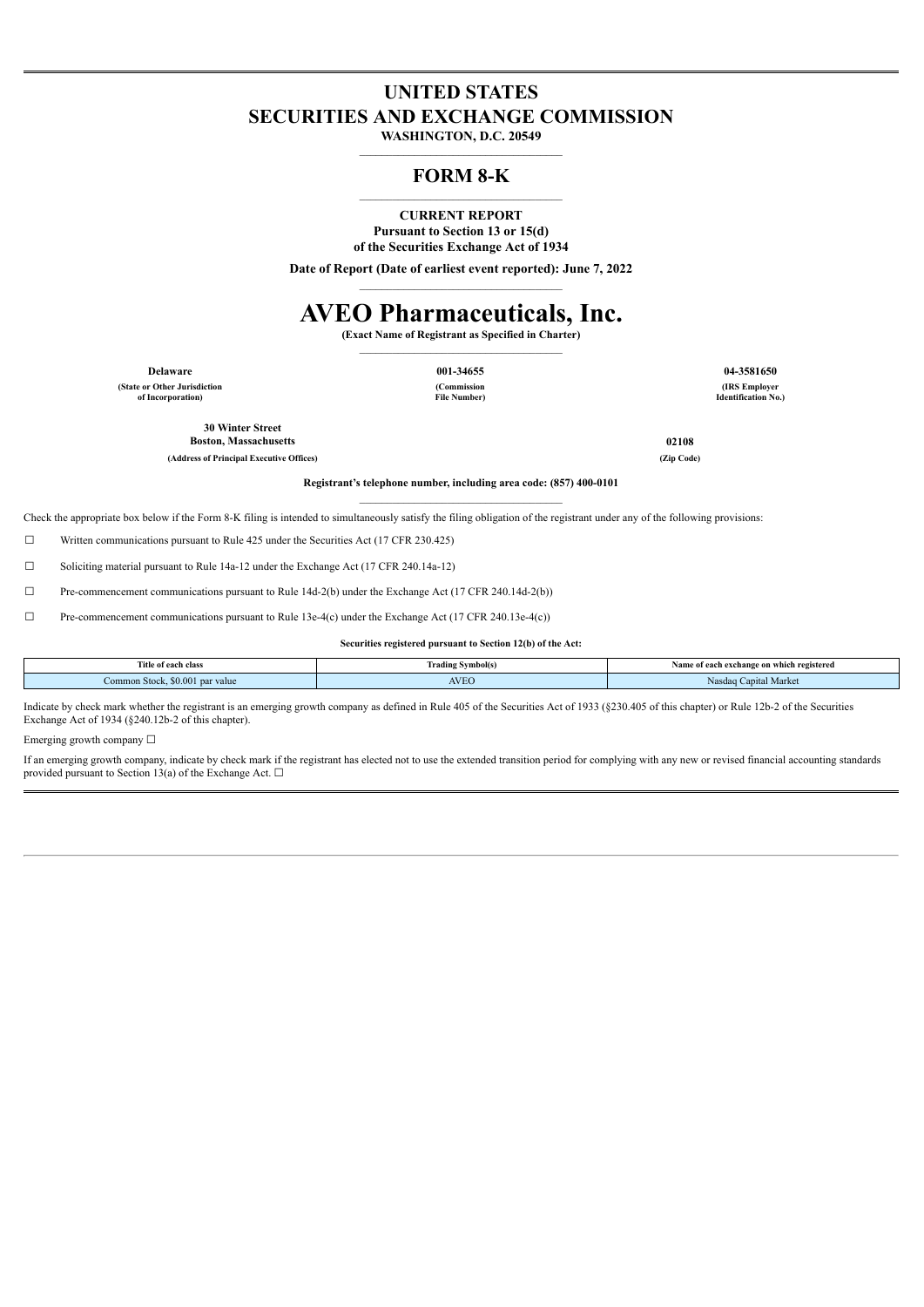#### **Item 3.03 Material Modification to Rights of Security Holders.**

To the extent required by Item 3.03 of Form 8-K, the information contained in Item 5.03 of this Form 8-K is incorporated herein by reference.

#### Item 5.02. Departure of Directors or Certain Officers; Election of Directors; Appointment of Certain Officers; Compensatory Arrangements of Certain Officers.

On June 7, 2022, AVEO Pharmaceuticals, Inc. (the "Company") held its 2022 Annual Meeting of Stockholders (the "Annual Meeting"). At the Annual Meeting, the Company's stockholders approved an amendment ("Amendment No. 3") to the Company's 2019 Equity Incentive Plan (as amended, the "2019 Equity Incentive Plan") to increase the number of shares of the Company's common stock, par value \$0.001 per share ("Common Stock") reserved for issuance thereunder, which had previously been adopted by the Company's Board of Directors (the "Board") subject to stockholder approval.

The 2019 Equity Incentive Plan provides for the grant of incentive stock options, nonstatutory stock options, stock appreciation rights, restricted stock, restricted stock units, other stock-based awards and cash awards. All of the Company's employees, officers and directors, as well as consultants and advisors, are eligible to receive awards under the 2019 Equity Incentive Plan.

At the Annual Meeting, the Company's stockholders also approved an amendment (the "2010 Employee Stock Purchase Plan Amendment") to the Company's Amended and Restated 2010 Employee Stock Purchase Plan (the " 2010 Employee Stock Purchase Plan" and together with the 2019 Equity Incentive Plan, "the Plans") to increase the number of shares of Common Stock, reserved for issuance thereunder from 576,400 to 876,400, which had previously been adopted by the Company's Board subject to stockholder approval. The Amended and Restated 2010 Employee Stock Purchase Plan permits full and part-time employees of the Company and its subsidiaries to purchase shares of the Company's common stock at a discounted price.

The foregoing brief descriptions of the Plans are qualified in their entirety by the text of the Plans. The description of (i) the 2019 Equity Incentive Plan and (ii) Amended and Restated 2010 Employee Stock Purchase Plan, are included on pages 63 to 77 and 78 to 83, respectively, of the [Company's](https://www.sec.gov/Archives/edgar/data/1325879/000162828022010614/aveodef14a2022combined.htm) Proxy Statement for the 2022 Annual Meeting, filed with the U.S Securities and [Commission](https://www.sec.gov/Archives/edgar/data/1325879/000162828022010614/aveodef14a2022combined.htm) on [April](https://www.sec.gov/Archives/edgar/data/1325879/000162828022010614/aveodef14a2022combined.htm) 26, 2022, and are incorporated herein by reference. A complete copy of Amendment No. 3 and the 2010 Employee Stock Purchase Plan, are attached hereto as Exhibit 99.1 and Exhibit 99.2, respectively and are incorporated herein by reference.

#### **Item 5.03. Amendments to Articles of Incorporation or Bylaws; Change in Fiscal Year.**

On June 7, 2022 , the Company filed a Certificate of Amendment to its Restated Certificate of Incorporation, as amended, (the "Certificate of Amendment") with the Secretary of State of the State of Delaware, to increase the number of authorized shares of the Company's Common Stock from 50,000,000 authorized shares to 80,000,000 authorized shares. The additional common stock authorized by the Certificate of Amendment has rights identical to the Company's currently outstanding common stock.

A copy of the Certificate of Amendment is attached as Exhibit 3.1 hereto and is incorporated herein by reference.

#### **Item 5.07. Submission of Matters to a Vote of Security Holders.**

At the Annual Meeting held on June 7, 2022, the Company's stockholders voted on the following proposals: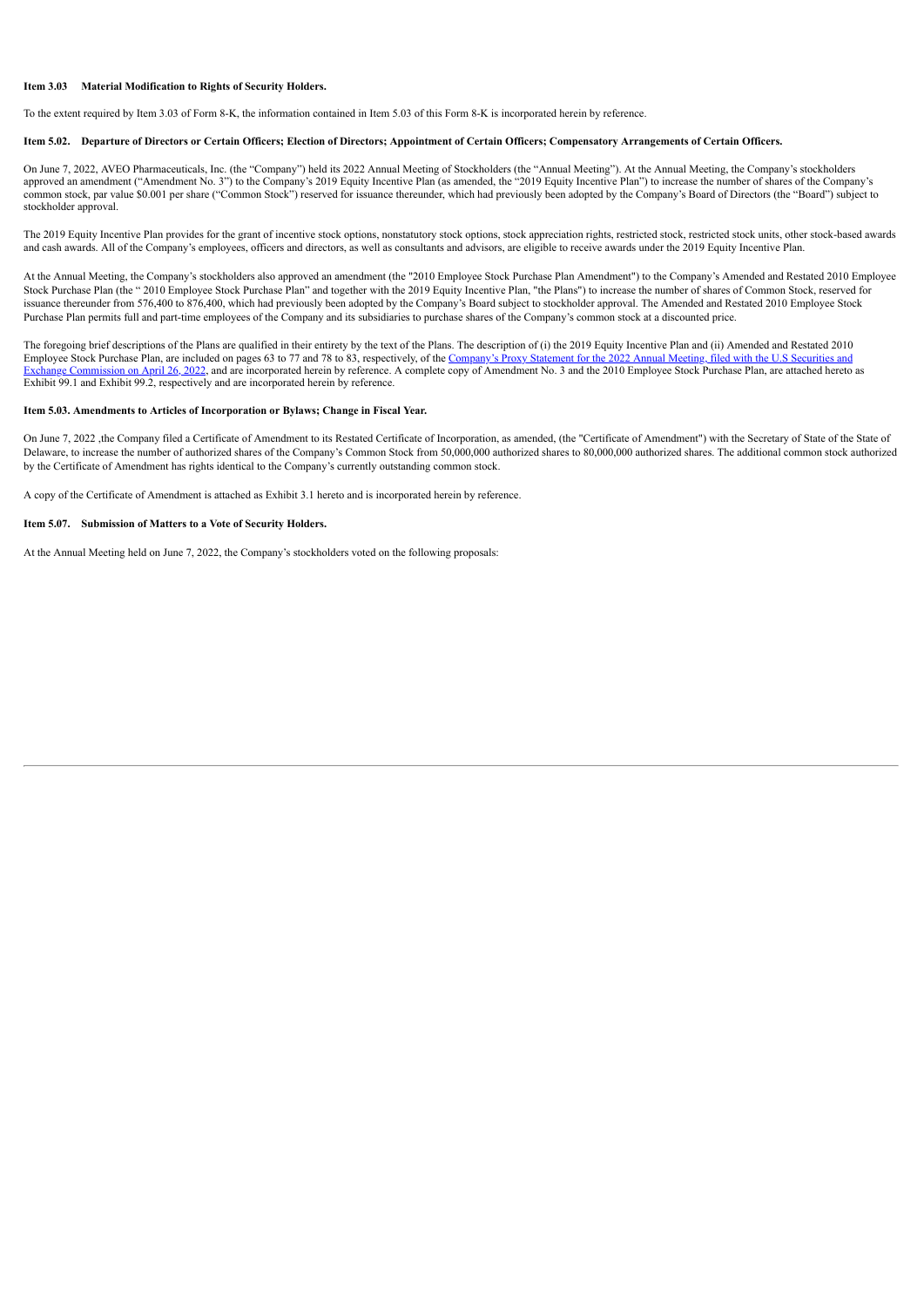1. The following nominees were elected to the Board for terms expiring at the 2023 annual meeting of stockholders.

|                     | For        | Withheld  | <b>Broker Non-Votes</b> |
|---------------------|------------|-----------|-------------------------|
| Mr. Michael Bailey  | 14,447,753 | 1,559,212 | 7,497,373               |
| Mr. Kenneth Bate    | 12,336,764 | 3,670,201 | 7,497,373               |
| Dr. Kevin Cullen    | 14,611,073 | 1,395,892 | 7,497,373               |
| Dr. Corinne Epperly | 14,615,594 | 1,391,371 | 7,497,373               |
| Dr. Anthony Evnin   | 13,877,034 | 2,129,931 | 7,497,373               |
| Mr. Gregory Mayes   | 14,385,226 | 1,621,739 | 7,497,373               |
| Ms. Scarlett Spring | 14,388,137 | 1,618,828 | 7,497,373               |

2. The amendment to the Company's Restated Certificate of Incorporation to increase the number of authorized shares of Common Stock from 50,000,000 to 80,000,000 was approved.

| For: 18,483,299    |  |
|--------------------|--|
| Against: 4,684,748 |  |
| Abstain: 336,291   |  |

3. Amendment No. 3 to the 2019 Equity Incentive Plan was approved.

| For: 12,444,286             |  |
|-----------------------------|--|
| Against: 3,487,664          |  |
| Abstain: 75,015             |  |
| Broker Non-Votes: 7,497,373 |  |

4. The 2010 Employee Stock Purchase Plan Amendment was approved.

| For: 13,781,155             |  |
|-----------------------------|--|
| Against: 2,113,999          |  |
| Abstain: 111,811            |  |
| Broker Non-Votes: 7,497,373 |  |

5. A non-binding, advisory proposal on the compensation of the Company's named executive officers was approved.

| For: 12,984,919             |  |
|-----------------------------|--|
| Against: 2,901,352          |  |
| Abstain: 120,694            |  |
| Broker Non-Votes: 7,497,373 |  |

6. The appointment of Ernst & Young LLP as the independent registered public accounting firm for the Company for the fiscal year ending December 31, 2022 was ratified.

For: 22,196,040 Against: 1,100,764 Abstain: 207,534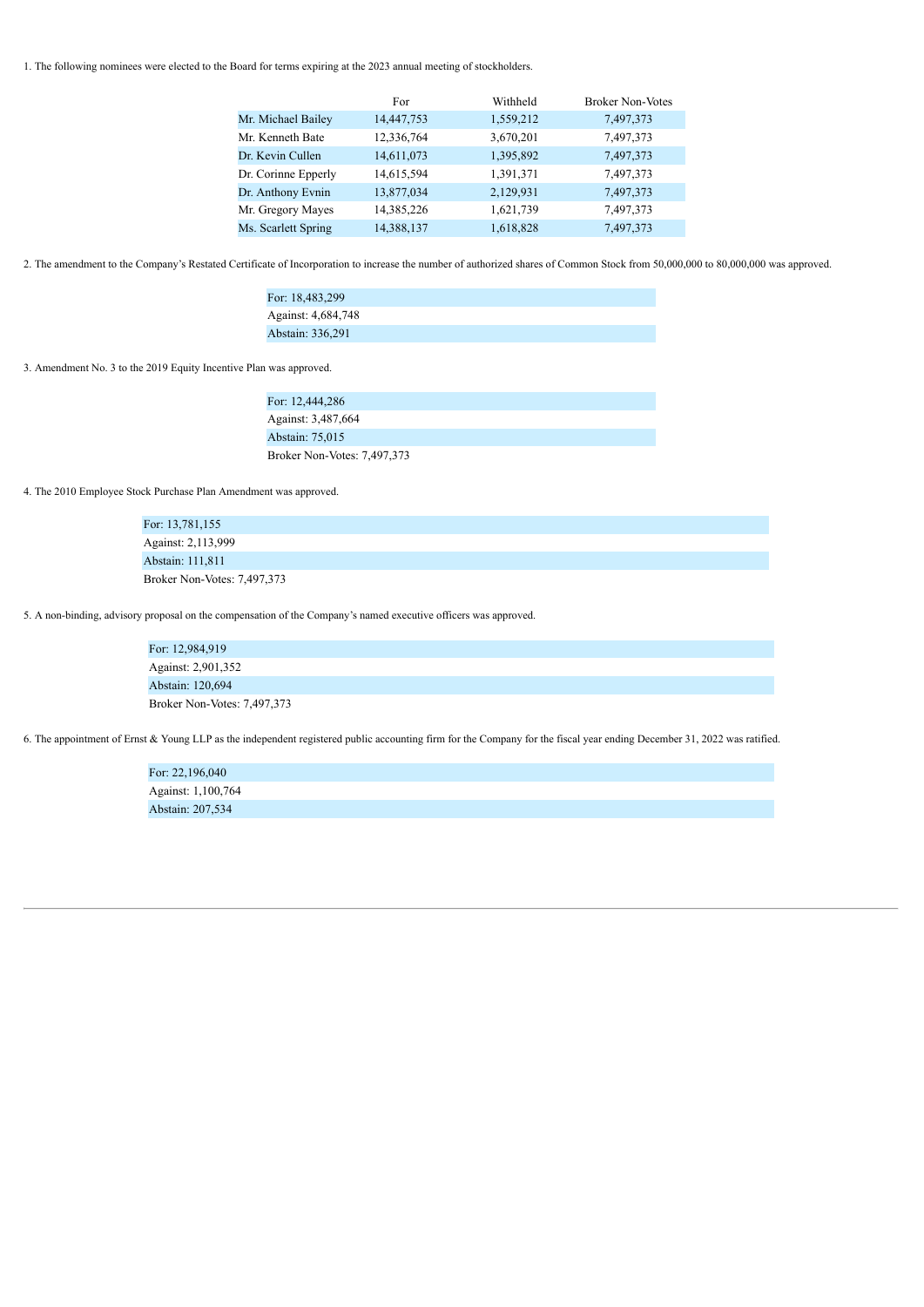## **Item 9.01. Financial Statements and Exhibits.**

(d) Exhibits

3.1 Certificate of Amendment of Restated Certificate of Incorporation of AVEO [Pharmaceuticals,](#page-5-0) Inc. 99.1 [Amendment](https://www.sec.gov/Archives/edgar/data/1325879/000162828022010614/aveodef14a2022combined.htm#ib47c56399163459e894ce040dda0b4d5_169) [No.](https://www.sec.gov/Archives/edgar/data/1325879/000162828022010614/aveodef14a2022combined.htm#ib47c56399163459e894ce040dda0b4d5_169) 3 to AVEO [Pharmaceuticals,](https://www.sec.gov/Archives/edgar/data/1325879/000162828022010614/aveodef14a2022combined.htm#ib47c56399163459e894ce040dda0b4d5_169) Inc. 2019 Equity [Incentive](https://www.sec.gov/Archives/edgar/data/1325879/000162828022010614/aveodef14a2022combined.htm#ib47c56399163459e894ce040dda0b4d5_169) [Plan.](https://www.sec.gov/Archives/edgar/data/1325879/000162828022010614/aveodef14a2022combined.htm#ib47c56399163459e894ce040dda0b4d5_169) 99.2 AVEO [Pharmaceuticals,](https://www.sec.gov/Archives/edgar/data/1325879/000162828022010614/aveodef14a2022combined.htm#ib47c56399163459e894ce040dda0b4d5_175) Inc. Amended and Restated 2010 [Employee](https://www.sec.gov/Archives/edgar/data/1325879/000162828022010614/aveodef14a2022combined.htm#ib47c56399163459e894ce040dda0b4d5_175) Stock Purchase Plan, as [amended.](https://www.sec.gov/Archives/edgar/data/1325879/000162828022010614/aveodef14a2022combined.htm#ib47c56399163459e894ce040dda0b4d5_175) 104 Cover Page Interactive Data File (embedded within the Inline XBRL document).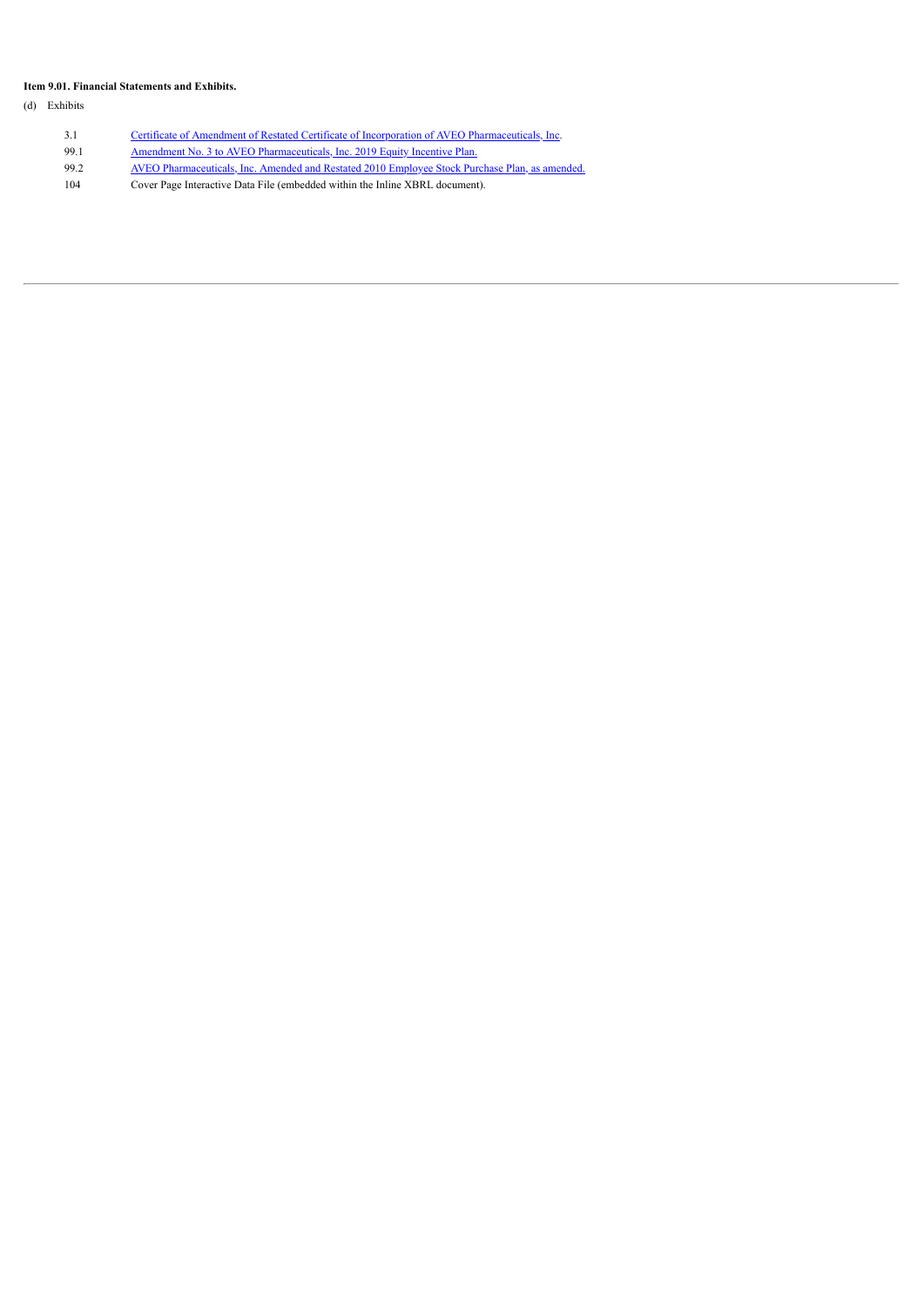## **SIGNATURES**

Pursuant to the requirements of the Securities Exchange Act of 1934, the registrant has duly caused this report to be signed on its behalf by the undersigned hereunto duly authorized.

## **AVEO Pharmaceuticals, Inc.**

Date: June 8, 2022

By: /s/ Michael Bailey

Michael Bailey President and Chief Executive Officer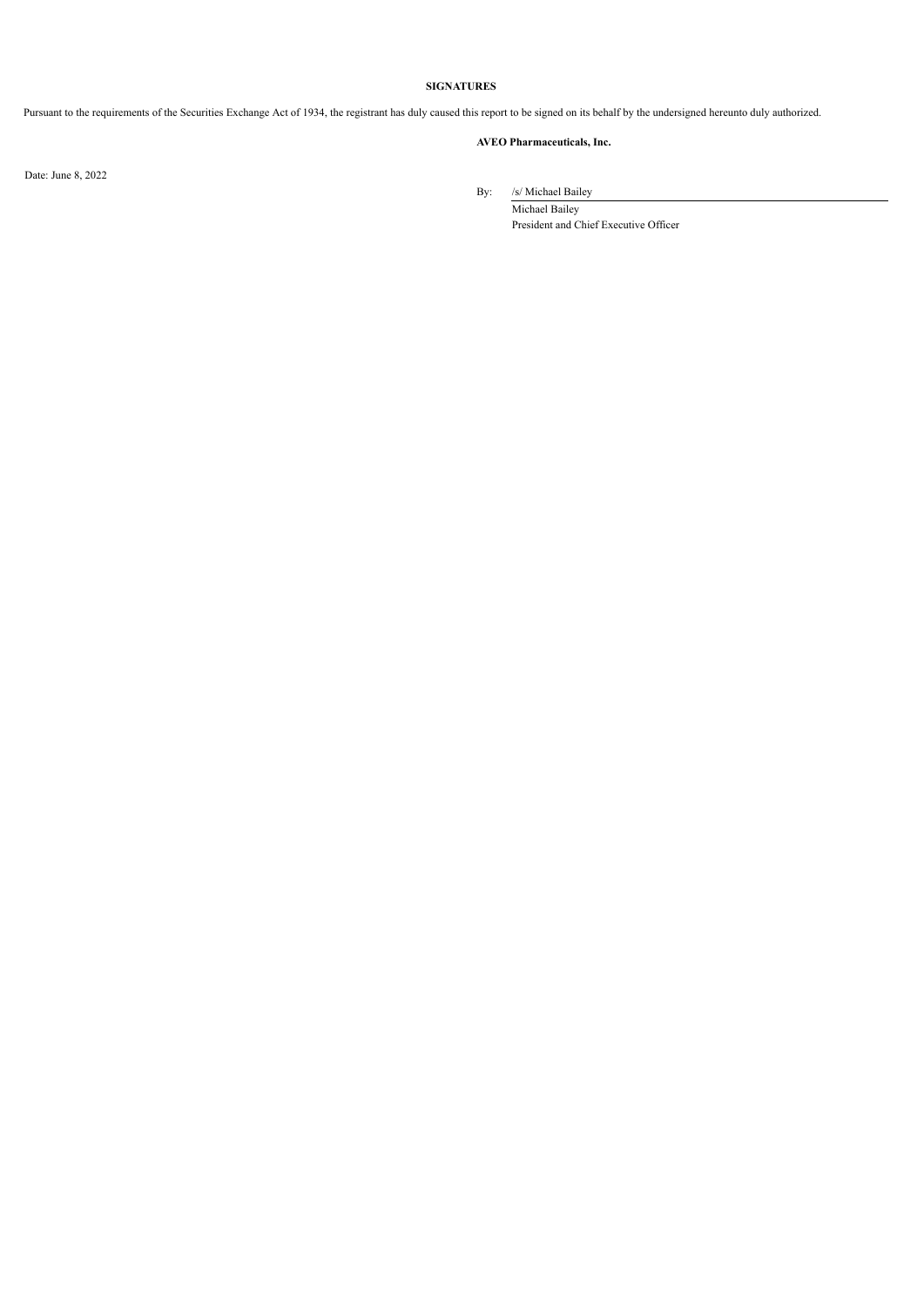

The First State

<span id="page-5-0"></span>I, JEFFREY W. BULLOCK, SECRETARY OF STATE OF THE STATE OF DELAWARE, DO HEREBY CERTIFY THE ATTACHED IS A TRUE AND CORRECT COPY OF THE CERTIFICATE OF AMENDMENT OF "AVEO PHARMACEUTICALS, INC.", FILED IN THIS OFFICE ON THE SEVENTH DAY OF JUNE, A.D. 2022, AT 2:46 O'CLOCK P.M.



3444819 8100 SR# 20222645880

Authentication: 203615775 Date: 06-07-22

You may verify this certificate online at corp.delaware.gov/authver.shtml

Page 1